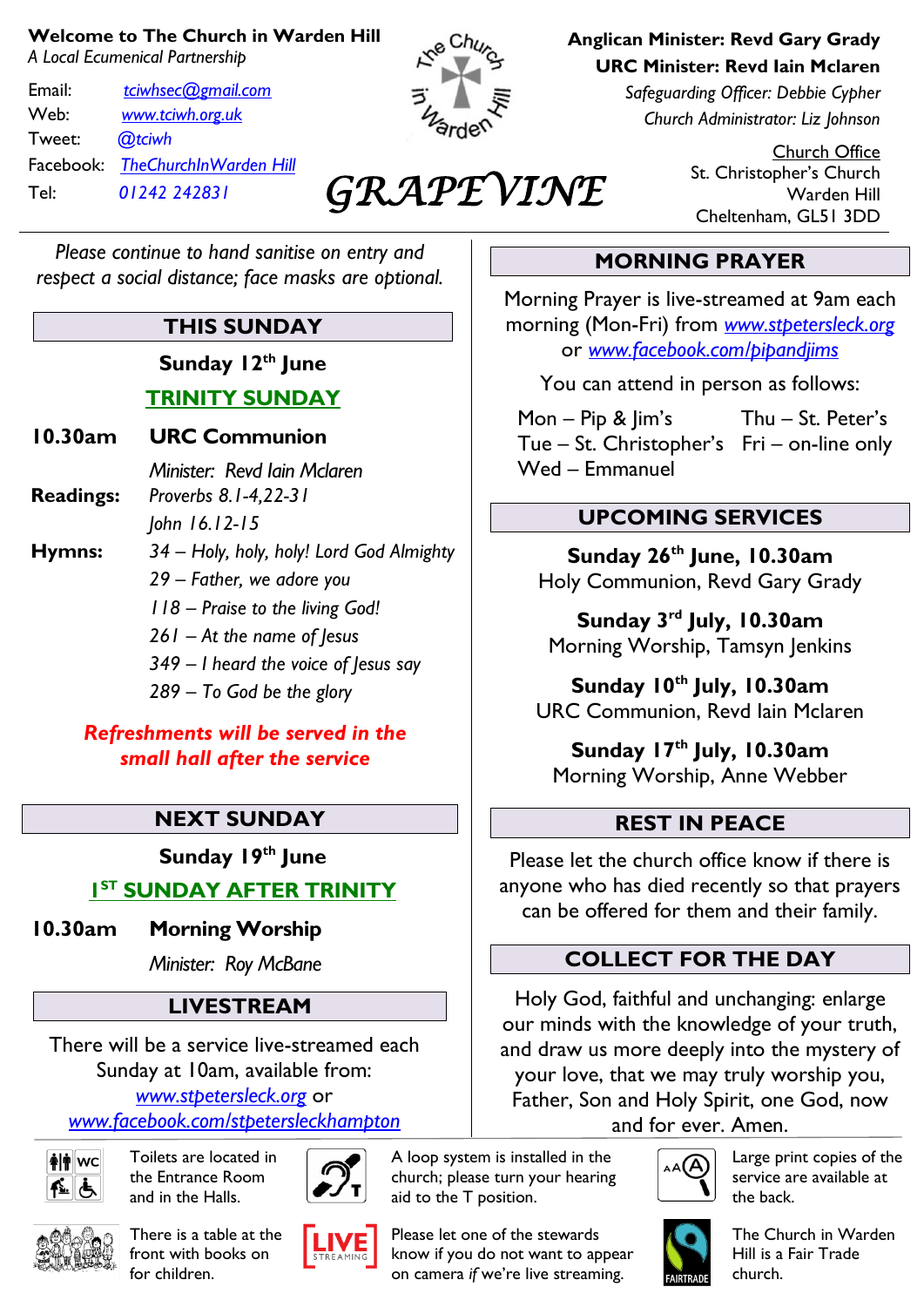#### **WEEKLY CALENDAR OF EVENTS**

*St. Christopher's is open 9am-4pm each day.*

|     |                  | <b>Sat</b> 13.45 Community Film Show at URCC                 |
|-----|------------------|--------------------------------------------------------------|
|     | Mon $19.30$      | Recorder Group                                               |
|     | $T$ ue $09.00$   | Morning Prayer at St. Christopher's<br>19.30 House Group     |
|     | <b>Wed</b> 19.00 | Bellringing                                                  |
|     |                  | <b>Thur</b>   19.30   ECM Meeting at URCC                    |
| Fri |                  | 18.00 Choir Practice                                         |
| Sat | 12.00            | <b>Memorial Service for Doreen</b><br><b>Clarice Handley</b> |

#### **FIRST READING**

*Proverbs 8.1-4,22-31*

- <sup>1</sup> Does not wisdom call, and does not understanding raise her voice?
- $2$  On the heights, beside the way, at the crossroads she takes her stand;
- <sup>3</sup> beside the gates in front of the town, at the entrance of the portals she cries out:
- <sup>4</sup> 'To you, O people, I call, and my cry is to all that live.
- $22$  The Lord created me at the beginning of his work, the first of his acts of long ago.
- <sup>23</sup> Ages ago I was set up, at the first, before the beginning of the earth.
- <sup>24</sup> When there were no depths I was brought forth, when there were no springs abounding with water.
- $25$  Before the mountains had been shaped. before the hills, I was brought forth—
- <sup>26</sup> when he had not yet made earth and fields, or the world's first bits of soil.
- $27$  When he established the heavens. I was there, when he drew a circle on the face of the deep,
- $28$  when he made firm the skies above, when he established the fountains of the deep,
- $29$  when he assigned to the sea its limit, so that the waters might not transgress his command, when he marked out the foundations of the earth,
- $30$  then I was beside him, like a master worker; and I was daily his delight, rejoicing before him always,

<sup>31</sup> rejoicing in his inhabited world and delighting in the human race.

#### **SECOND READING**

#### *John 16.12-15*

I still have many things to say to you, but you cannot bear them now. <sup>13</sup>When the Spirit of truth comes, he will guide you into all the truth; for he will not speak on his own, but will speak whatever he hears, and he will declare to you the things that are to come. <sup>14</sup>He will glorify me, because he will take what is mine and declare it to you. <sup>15</sup>All that the Father has is mine. For this reason I said that he will take what is mine and declare it to you.

*Please note that the wording of the readings may differ very slightly in the service itself.*

#### **PRAYERS**

# **WEEKLY PRAYER FOCUS**

| 12 <sup>th</sup> | Warden Hill Close & Friars Close        |  |
|------------------|-----------------------------------------|--|
| I Jth            | Warden Hill Road & Warren Close         |  |
| 14 <sup>th</sup> | Gwernant Road & Bala Road               |  |
| I5th             | Dinas Close & Dinas Road                |  |
| l ∡th            | Alma Road & Caernarvon Road             |  |
| 17 <sup>th</sup> | <b>Chelmsford &amp; Hidcote Avenues</b> |  |
|                  | Davallia Drive & Crythan Walk           |  |

# **HUNGER UPDATE**

The hunger crisis across the Horn of Africa (Ethiopia, Kenya and Uganda) means that 15 million people are surviving on less than one meal a day. The worst drought in a generation is causing people to lose their livelihoods, seeing their livestock dying, and their children malnourished and on the verge of death. As the crisis escalates there has been a dramatic increase in child marriages in Ethiopia. The UK government has been asked to send lifesaving aid to the region. Please pray for an end to this crisis: bless them with clean water, nourishing food and hope for the future.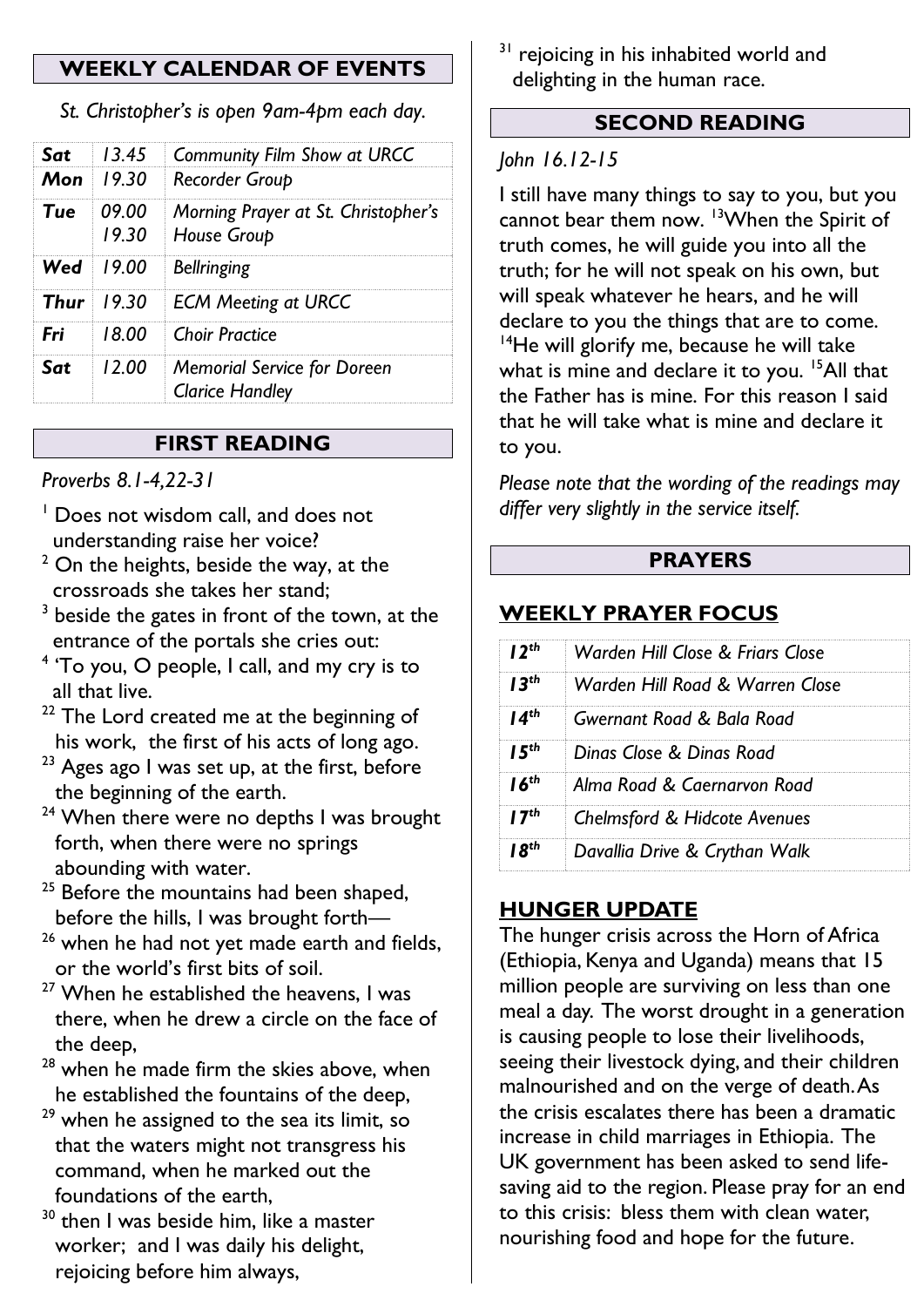# **PRAYERS FOR UKRAINE**



There are a number of ways to support, or engage with, the crisis in Ukraine...

- 1. **Pray** Spend some time each day to pray for the people and place of Ukraine.
- 2. **Donate** Please use the DEC link below: *[www.dec.org.uk/appeal/ukraine-humanitarian](http://www.dec.org.uk/appeal/ukraine-humanitarian-appeal)[appeal](http://www.dec.org.uk/appeal/ukraine-humanitarian-appeal)*
- 3. **Listen** To a special sung 'Prayer for Ukraine', which is sung in Ukrainian *[here](https://stpetersleck.org/wp-content/uploads/2022/03/Prayer-for-Ukraine_St-Peters-Choir_MP3.mp3)*.
- 4. **Psalm 31** A psalm of faith, hope and courage for the people of Ukraine, click *[here](https://stpetersleck.org/psalm_31_ukraine-720p/)*.

# **WEEKLY NOTICES**

All contributions should be emailed directly to Liz Johnson in the Church Office at: *[tciwhsec@gmail.com](mailto:tciwhsec@gmail.com)* by **9am** each Thursday. Any longer items may be edited if we're tight on space for that week! Please also let the office know if there is a 'significant' birthday or anniversary that needs to be mentioned in the coming week.

# **JUBILEE THANKS**

Thank you to all who helped to arrange a special Jubilee picnic at St. Christopher's last week.

# **REVEREND CANON NICK DAVIES**

Bishop Rachel has invited Nick Davies to become an honorary Canon of Gloucester Cathedral in recognition of his ministry across the team, deanery and diocese. Nick will be installed as a Canon at **Evensong** at **5.30pm** on **Thu 14th July** and everyone is warmly invited. This is an honorary role which Nick will hold alongside his continued ministry as Team Rector in the South Cheltenham Team.

# **FIRE ALARM SYSTEM**

There is now a new fire safety alarm system within St Christopher's church and halls. This includes loud sounders and call points at each exit door. *Richard Neale*

# **CHURCH FIRE DRILL**

This Sunday's planned fire drill has been postponed. Its new date is on **Sun 3 rd July** immediately after the morning service. At the sound of the alarm, please:

- Leave the building through the nearest door.
- Cross Lincoln Avenue and wait between the shrubbery and the flats car park entrance.

At this point we will check that everyone is present. Arrangements will be announced at the start of that morning's service. Richard Neale (on 07932 675125) is happy to talk to anyone beforehand if they have any concerns as to what will take place.

# **CHRISTIAN ARTS FESTIVAL 2022**

#### *Art Extravaganza & Demos*

**Sat 18th June**, 11am–3pm in Pittville Park in celebration of the Queen's Jubilee.

#### *Festival of Stars*

**Sat 10th Sep**, 2pm–10pm at The Pavilion Sports Field, Hatherley Lane.

# **WEDNESDAY SOCIAL GROUP**

The next meeting of the Wednesday Social Group is on 22 June – '*Fab 50's*' with Virginia and David Adsett

# **PARISH GIVING SCHEME**

The parish giving scheme provides churches with a regular income and a means with which to plan ahead. There has *never* been a more important time than now to move your giving into a monthly direcy debit. For more info, or to join, please speak to/email Daryl Burns: *[treasurer@tciwh.org.uk](mailto:treasurer@tciwh.org.uk)*

# **THE LANTERN**

The June edition of Lantern is now in the entrance hall for you to collect. Please let Alison Neale have an articles for the July edition.